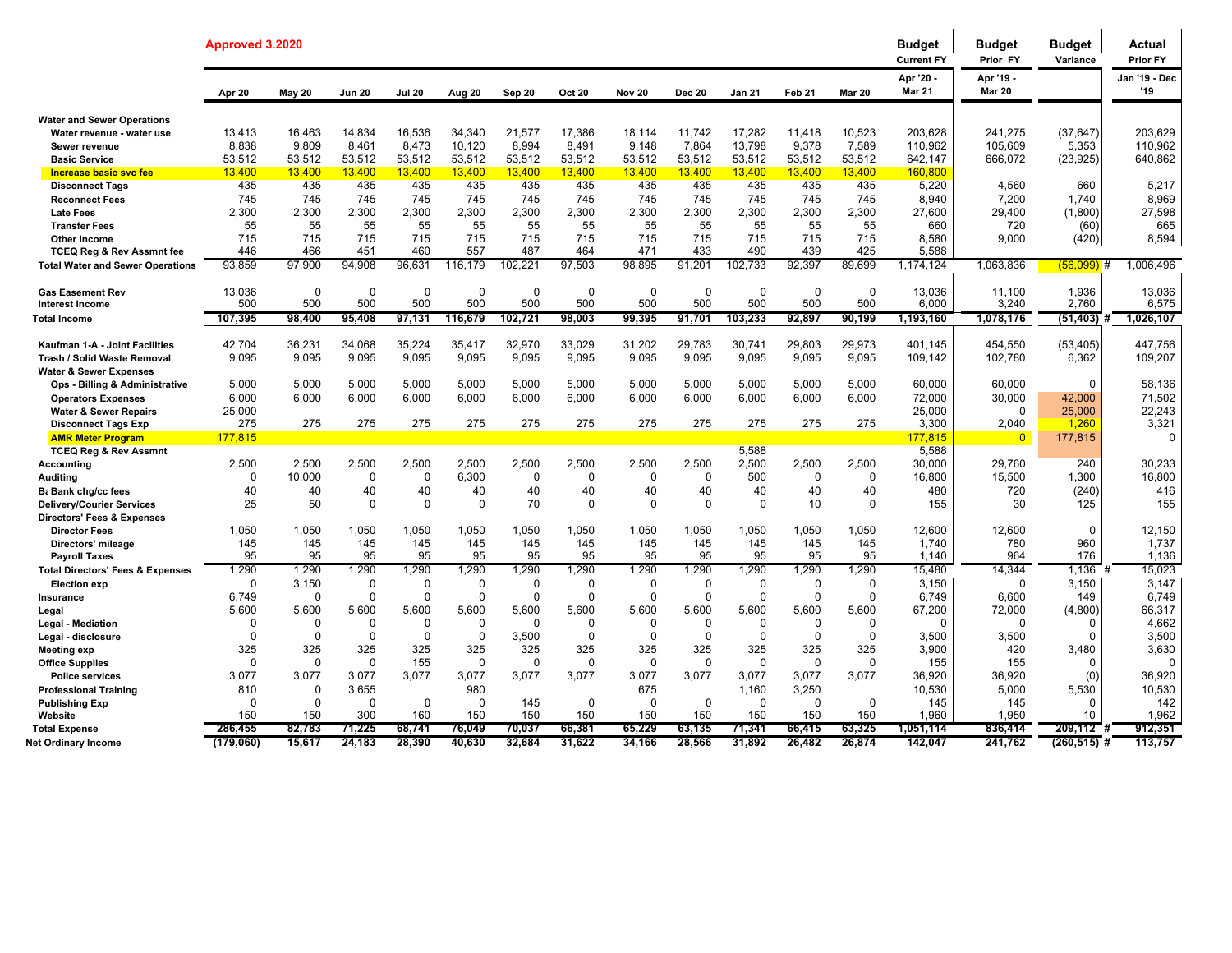| <b>Other Expense</b><br><b>Contracted Services</b> |            |       |        |        |        |        |        |        |        |        |        |        |            |            |               |           |
|----------------------------------------------------|------------|-------|--------|--------|--------|--------|--------|--------|--------|--------|--------|--------|------------|------------|---------------|-----------|
| <b>Kauf 1A pmt</b>                                 | 90,000     |       |        |        |        |        |        |        |        |        |        |        | 90,000     |            |               |           |
| Engineering - general                              | 6,667      | 6,667 | 6,667  | 6,667  | 6,667  | 6,667  | 6,667  | 6,667  | 6,667  | 6,667  | 6,667  | 6,667  | 80,000     | 79,370     | 630           | 84,479    |
| Engineering - add'l                                |            |       |        |        |        |        |        |        |        |        |        |        |            | 21.600     | (21,600)      | 29,895    |
| CIP - med - high priority                          | 100,000    |       |        |        |        |        |        |        |        |        |        |        | 100,000    | 120,000    | (20,000)      | 11,025    |
| CIP - med high utilities                           |            |       |        |        |        |        |        |        |        |        |        |        |            | 60,000     | (60,000)      |           |
| CIP - low - sidewalks, signs                       |            |       |        |        |        |        |        |        |        |        |        |        |            | 15,000     | (15,000)      | 4,369     |
| <b>Pavement sealing</b>                            |            |       |        |        |        |        |        |        |        |        |        |        |            | 40,000     | (40,000)      | 24,984    |
| TV inspection 1 of 3 phases                        |            |       |        |        |        |        |        |        |        |        |        |        |            | 12,000     | (12,000)      |           |
| <b>Total Repairs &amp; Maint.</b>                  | 196.667    | 6,667 | 6.667  | 6.667  | o.bb   | 6,667  | 6.667  | 6,667  | 6.667  | 5.667  | 6.66   | 6.667  | 270.000    | 347,970    | (167,970)#    | 154,752   |
| <b>Total Other Expense</b>                         | 196,667    | 6,667 | 6,667  | 6,667  | 6,667  | 6,667  | 6,667  | 6,667  | 6,667  | 6.667  | 6,667  | 6,667  | 270,000    | 347,970    | (167,970) #   | 154,752   |
| <b>Net Other Income</b>                            |            |       |        |        |        |        |        |        |        |        |        |        |            |            |               |           |
| Net Income                                         | (375, 727) | 8,950 | 17.51. | 21.724 | 33.964 | 26.017 | 24,955 | 27,500 | 21.899 | 25.225 | 19,815 | 20,208 | (127, 953) | (106, 208) | $(92, 545)$ # | (40, 996) |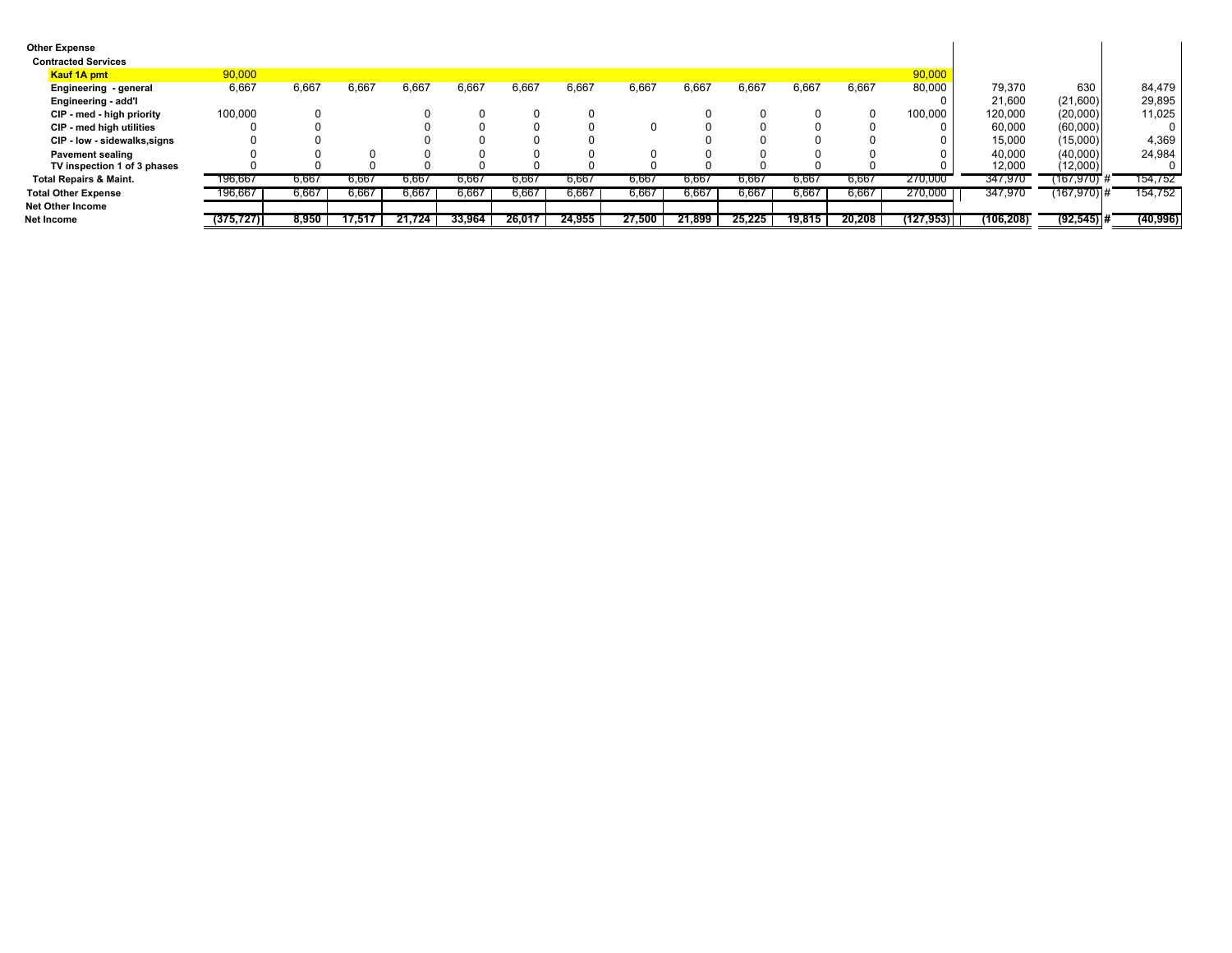**APPENDICES (Available Upon Request) - A. Audited District Financial Statements, B. District Bond Transcripts, C. District Bond Election Engineering Reports**